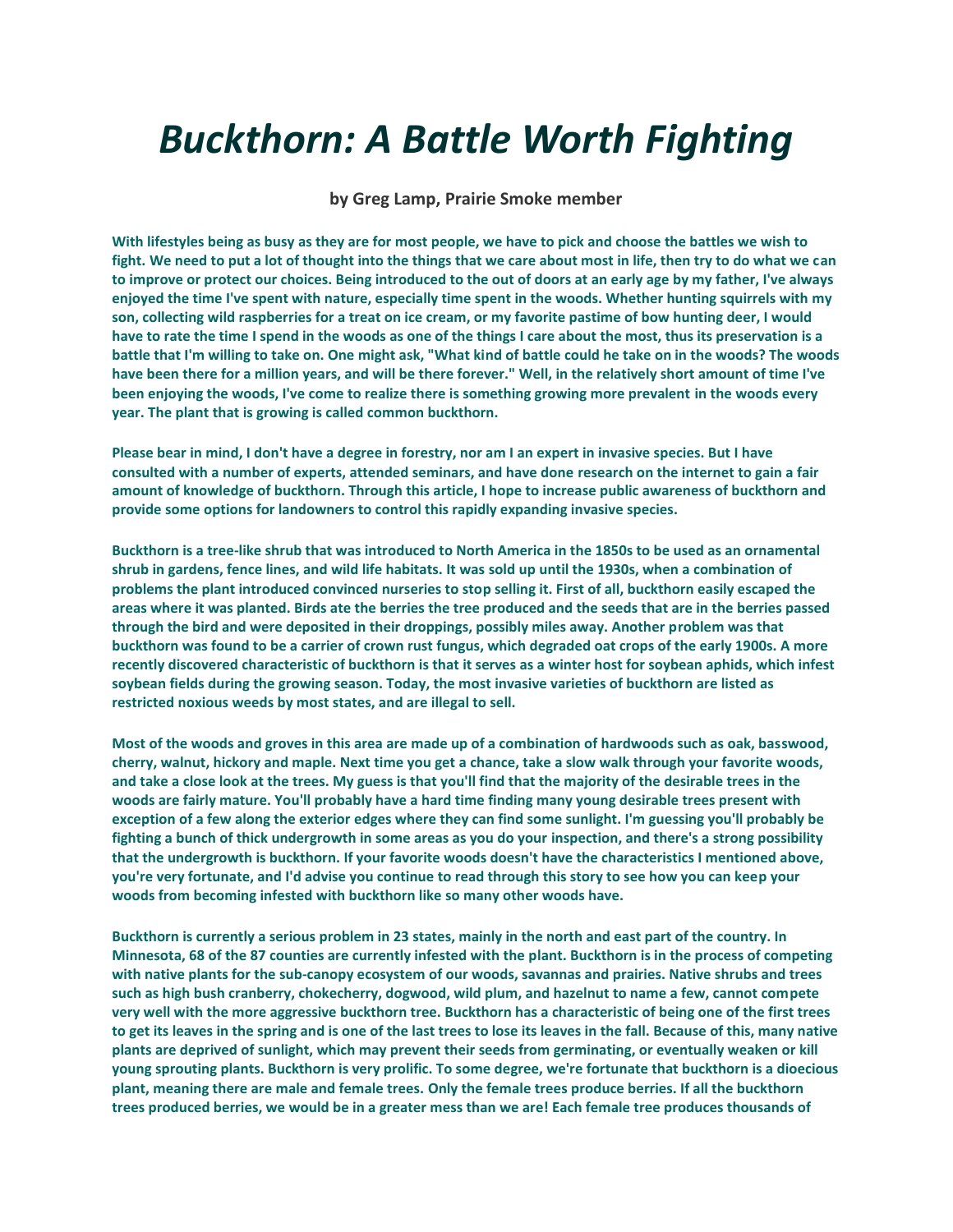**berries. Each berry has multiple seeds in it. Most berries fall to the ground directly below the tree, but many are eaten by animals and birds and the seeds are spread in their droppings. Seeds from buckthorn remain viable in the soil for five years, and the plant is tolerant of most any soil type and light conditions, so there are plenty of opportunities for a seed to become a tree.**

**With all the things going favorably for proliferation of the buckthorn tree, if left unchecked, I believe buckthorn will eventually completely take over the sub-canopy in many of the woods and farmland groves of our state. As the remaining mature desirable trees in our woods die of old age or are blown down in a storm, they'll have a very hard time regenerating themselves due to the competition desirable seedling will get from the thick buckthorn canopy. I can foresee some of our hardwood groves eventually turning into a patch of box elder and buckthorn.**

**For all the reasons above, I've decided to pick buckthorn as a battle worth fighting in the small grove surrounding my country home.**

**About 10 years ago, I saw an article in the Minnesota Volunteer magazine that advertised the DNR Forest Stewardship program. I signed up for the program, and within a year, an employee of the DNR Forestry Division came to my home to take a walk through my grove to assess its health and provide recommendations for keeping it healthy. One of the concerns the Forestry employee expressed even before walking in the grove was buckthorn. As soon as we entered the grove, he pointed it out to me. I had noticed this plant in the woods before, but I never paid much attention to it before his visit. For the next year, I started to pay more attention to what I learned from the Forestry visit. I began to notice this same problem in many other woods in the area. I soon decided that I needed to learn as much as I could about this invasive species, and what could be done to remove it from the woods.**

**Before I started my battle with buckthorn, I did some inventories of my 20 acre grove to see how infested it was. This was done by staking out several 21 foot by 21 foot square areas and counting the buckthorn within the square. Take the number of plants found and multiply it by 100 and you have the approximate number of buckthorn per acre. I concluded that I had anywhere from 4,000 to 9,000 buckthorn per acre on my property. Most of the buckthorn that I found was an inch in diameter or less, with about 5 percent of the buckthorn between an inch in diameter and 10 inches in diameter. There were some areas underneath larger female trees that had a solid carpet of four to six inch tall seedlings.**

**After learning the extent of infestation of the buckthorn in my grove, I had a better idea what type of process I wanted to use to eradicate this "weed of the woods." The choice of methods that can be used to remove buckthorn vary from simply pulling the tree out of the ground, to use of fire, to various methods of chemical treatments. Depending on the size of your project, the level of infestation, your thoughts on the use of chemicals, as well as the amount of time, money, and manpower you have available to dedicate to the project, you will want to match the method of removal with your individual situation. If you would like to see a list of proven methods of buckthorn removal, and have access to the internet, I'll provide a web page at the end of this article that you can review.**

**I'll explain a couple of methods that are generally accepted for buckthorn removal. The simplest method is to pull the tree out of the ground. Buckthorn is a very shallow rooted plant, and is relatively easy to pull out of the ground if the trunk is an inch in diameter or less and the ground moisture is moderate. For larger buckthorn up to three inches in diameter, there is a tool called a weed wrench that can be used to help pull the tree out of the ground. The pulling process requires little more than a strong back and time. There are conservation groups in the area that would let you borrow a weed wrench if you were willing to put it to work. For your awareness, I have read that some folks are concerned that pulling the buckthorn could promote additional buckthorn to sprout due to the disturbance created to the soil. Another thing to consider is the possibility of soil erosion if the trees are pulled from an area that would be susceptible to washing after a heavy rainfall, such as on a hillside.**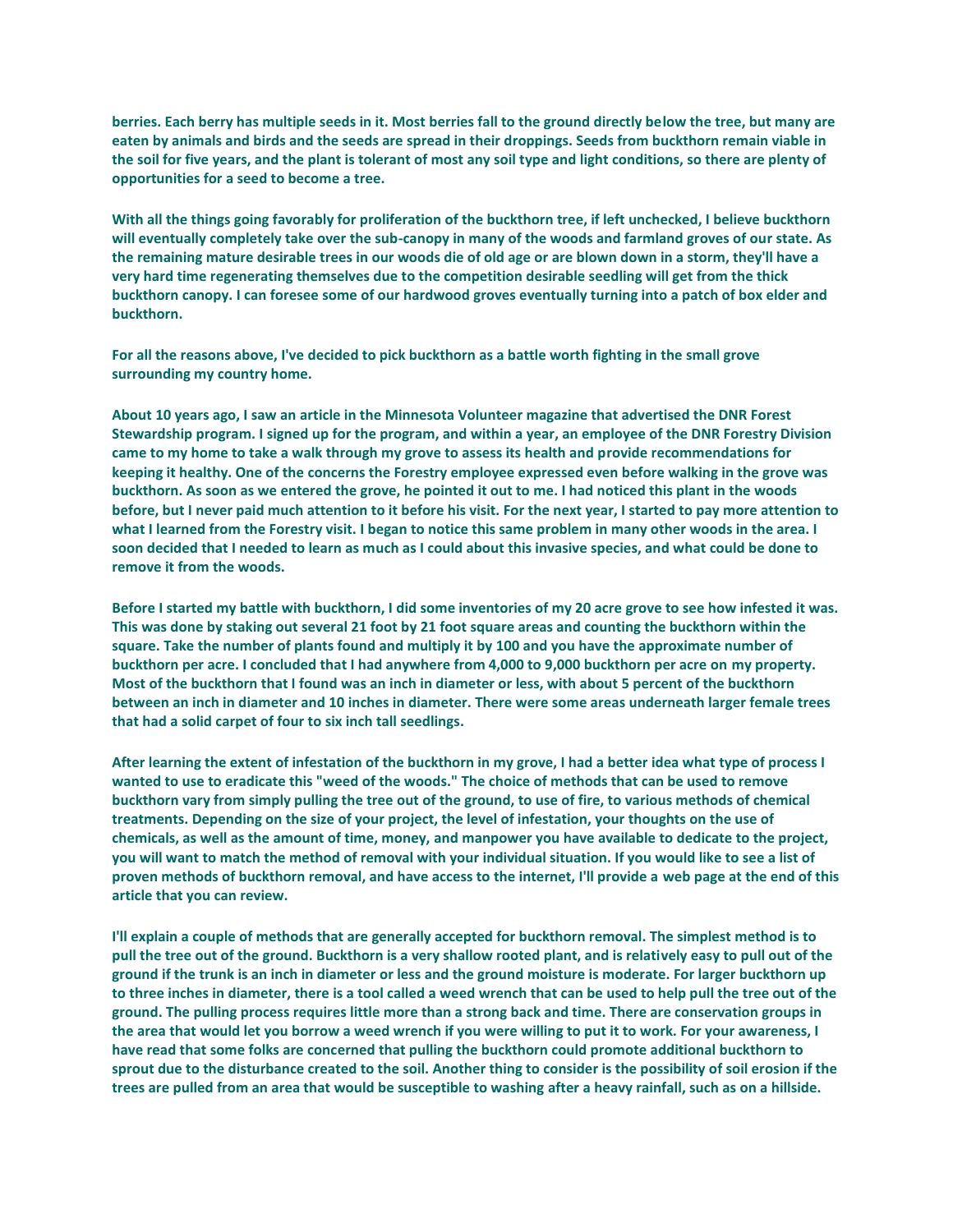**Another method of removal, cut stump, is accomplished by sawing the buckthorn tree off an inch or so from the ground level. Immediately after the tree is cut, you must spray the cut stump with a stout mixture of a glyphosate (Roundup, Big N' Tuf, etc) type product, or within a month spray the stump with a tryclopyr (Garlon, Crossbow, etc) product. Failure to treat the stumps will result in vigorous sprouting from the cut stump, and**  instead of having one tree, you will have six or eight young trees coming out of the cut stump. The cut stump **method is very effective if you have more than one person on the crew. One person can cut the tree off, and the other person can follow and immediately spray the stump before you lose sight of it. This method requires (in my opinion) more than one person on the crew, and little bit more labor, but on the other hand, it will use less chemical and a cheaper chemical than the next method I'll describe.**

**Basal bark spraying is the method that I chose to do in my grove. This method is accomplished by simply spraying a tryclopyr ester product (Garlon 4, Crossbow, etc) on the bottom six to 12 inches of the tree. This work can be done any time of the year, but is most effective during the late summer to early winter seasons, when the buckthorn plant is storing energy into its root system. The chemical permeates the bark of the tree and then the tree pulls the chemical into the root system where it is very effective at killing the tree. An advantage of this method is that the tree does not need to be cut down, so there is not much physical labor involved. The tree will deteriorate in a couple of years, and will soon fall over and decay. Another advantage is that this method can be accomplished by a single person. Disadvantages of this method are mainly cost related. You'll use a little more chemical per tree with basal bark spraying than with the cut stump method, and the tryclopyr product that you must use for basal bark spraying is about three times the price of the glyphosate product that can be used for cut stump. You'll want to use a special sprayer to spray this expensive chemical. I use an ultra low volume sprayer manufactured by Arborchem that is designed especially for this kind of spraying. The spray wand costs about \$150, but will very quickly pay for itself as this wand can save as much a 75 percent of the cost of the chemical due to its precision of application compared to a standard spray wand.**

Last year, I used the basal bark spraying method on approximately five acres of my grove. This summer and fall, I **would go into my grove and stand along the line where I quit spraying last year. The difference was phenomenal! If I looked in the direction where I had treated the woods, I could see 75 to 100 yards. If I looked in the direction yet to be treated, I could only see about 10 yards due to the buckthorn canopy. Also, I'm already claiming a mini victory, as I saw a dozen or so bur oak seedlings in the middle of the grove in the area that I sprayed. I have no way of knowing if these seedlings would have occurred had I not treated this area, but I failed to see any seedlings in the area yet to be treated, so I'm content that I'm making progress and improving the woods.**

**So far this year, I've managed to give a second basal bark treatment to the five acres I treated last year. I did this to hit the buckthorn trees that I must have missed. I'm quite confident that if you get the chemical on the tree, you will kill it, so any trees that survive were most likely missed the first time through. When you have 4,000 to 9,000 buckthorn trees per acre, you're probably going to miss a few trees in your efforts. The second pass on the five acres went pretty quickly compare to the first pass. I then proceeded to hit about nine more acres of my grove for the first time, completing a first pass of my grove on the south side of Deer Creek.**

**My property adjoins property on each side that also has a buckthorn problem. With this in mind, I contacted my neighbors Clair Mrotek, and Loren Nelson, and obtained permission to treat some of their property. I'm spraying most of the buckthorn I see on their property, but I'm specifically targeting the female trees to eliminate the seed production. I feel this is important to do so I'll have a larger buffer of buckthorn free area to protect my property from re-infestation.**

**With the level of infestation I have on my property, the use of basal bark spraying, and working by myself, I estimate that I've spent about 250 hours in the last two years to do the initial treatment on 14 acres, and a second treatment on five acres of my 20 acres of woods. I also used just a little over 10 gallons of chemical at \$100 per gallon and 40 gallons of diluents at \$3 a gallon. So, if your property is anywhere close to the same as mine, I think you can reasonably expect to have to invest about \$80 to \$100 as well as 15 to 20 hours per acre**